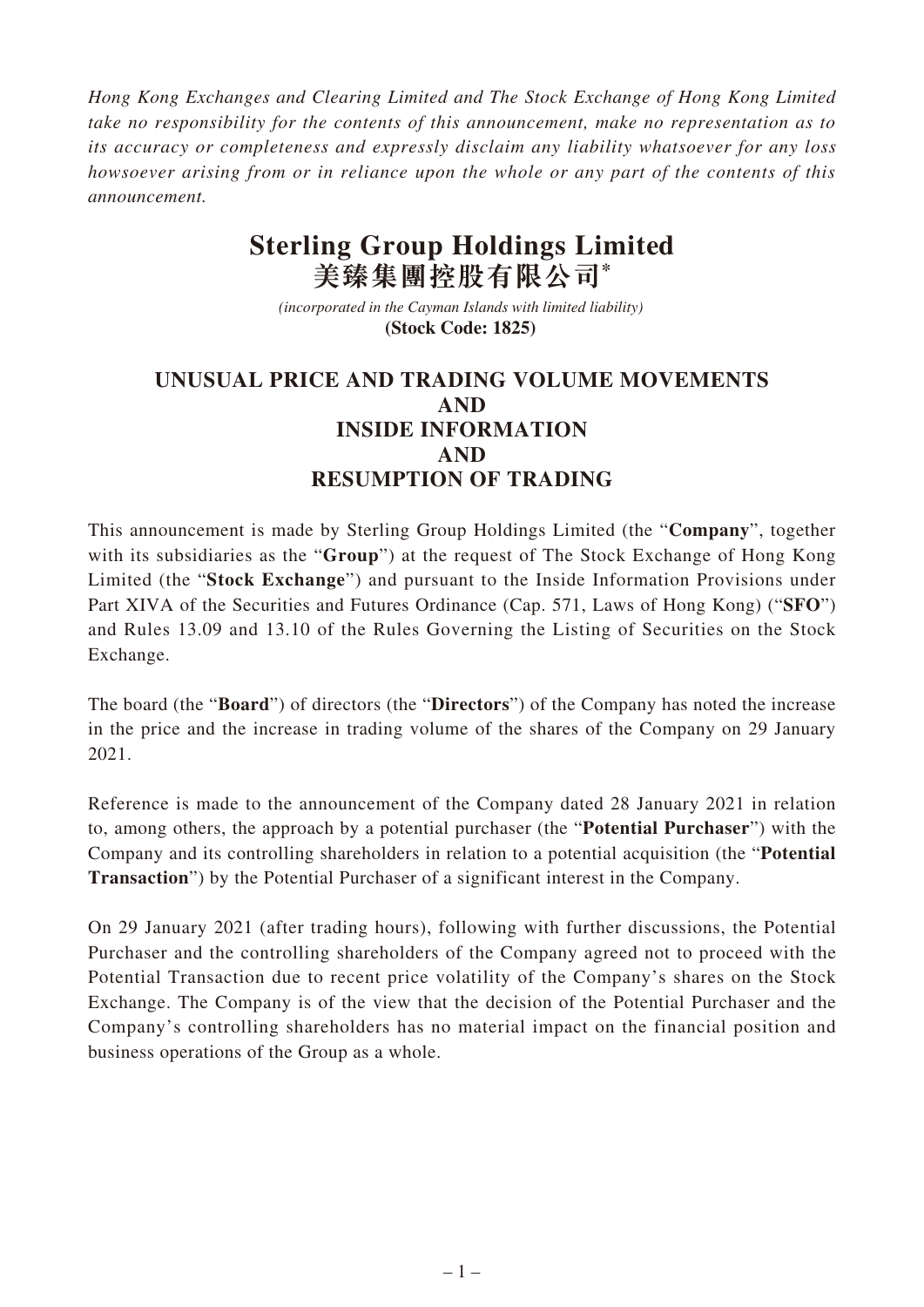Pursuant to Rule 31.1 of the Hong Kong Code on Takeovers and Mergers (the "**Takeovers Code**"), neither the Potential Purchaser nor any person acting in concert with it in the course of the Potential Transaction, nor any person who is subsequently acting in concert with any of them, may within 12 months from the date of this announcement either (i) announce an offer or possible offer for the Company (including a partial offer which could result in the Potential Purchaser holding shares carrying 30% or more voting rights of the Company), or (ii) acquire any voting rights of the Company if the Potential Purchaser or persons acting in concert with it would thereby become obliged under Rule 26 of the Takeovers Code to make an offer, except with the consent of the Executive (as defined under the Takeovers Code).

As at the date of this announcement, the Company's controlling shareholders are not in discussions with any other persons in relation to the potential acquisition of interests in the Company.

Having made such enquiry with respect to the Company as may be reasonable in the circumstances, the Board confirms that, save as disclosed above, it is not aware of any reasons for such price and volume movements or of any information which must be announced to avoid a false market in the Company's securities or of any inside information that needs to be disclosed under Part XIVA of the SFO.

## **Shareholders of the Company and potential investors are advised to exercise caution in dealing with the securities of the Company.**

This announcement is made by the order of the Company. The Board collectively and individually accepts responsibility for the accuracy of this announcement.

## **RESUMPTION OF TRADING**

At the request of the Company, trading in the Shares on the Stock Exchange was suspended with effect from 1:00 p.m. on 29 January 2021 pending the release of this announcement. Application has been made by the Company for resumption of trading in its Shares on the Stock Exchange with effect from 9:00 a.m. on 2 February 2021.

> By order of the Board **Sterling Group Holdings Limited 美臻集團控股有限公司\* Chung Sam Kwok Wai** *Executive Director*

Hong Kong, 1 February 2021